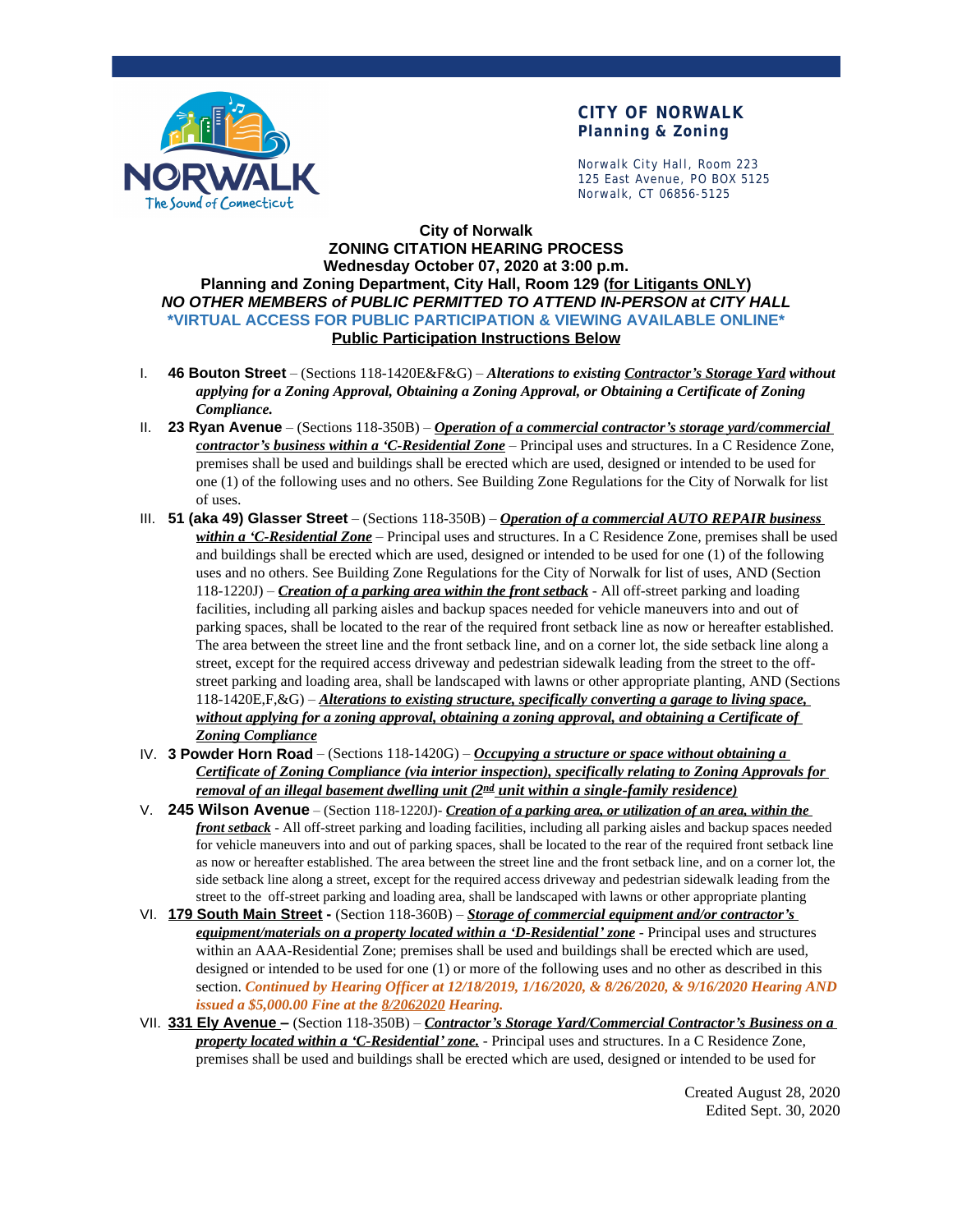

### **CITY OF NORWALK Planning & Zoning**

Norwalk City Hall, Room 223 125 East Avenue, PO BOX 5125 Norwalk, CT 06856-5125

one (1) of the following uses and no others. See Building Zone Regulations for the City of Norwalk for list of uses AND (Section 118-1220J) - *Creation of parking within the front setback* - All off-street parking and loading facilities, including all parking aisles and backup spaces needed for vehicle maneuvers into and out of parking spaces, shall be located to the rear of the required front setback line as now or hereafter established. The area between the street line and the front setback line, and on a corner lot, the side setback line along a street, except for the required access driveway and pedestrian sidewalk leading from the street to the off-street parking and loading area, shall be landscaped with lawns or other appropriate planting. *\*Continued by Hearing Officer at 9/16/2020 Hearing AND issued a \$150.00 fine at 9/16/2020 Hearing\**

- VIII. **15 Fitch Street** (Section 118-340B) *Creation of a 4-family residence on a property only permitted for a single-family residence, with an accessory apartment, located within a 'B-Residential' zone* - Principal uses and structures. In a B Residence Zone, premises shall be used and buildings shall be erected which are used, designed or intended to be used for one (1) of the following uses and no others. See City of Norwalk Building Zone Regulations for list of allowed uses with 'B-Residential' zone*. \*Continued at 8//26/2020 & 9/16/2020 Hearings\**
- IX. **81 George Avenue**  (Section 118-1220(J)) *Creation of a parking area, or utilization of an area, within the front setback, 30 feet, within a "B-Residential" zone* - All off-street parking and loading facilities, including all parking aisles and backup spaces needed for vehicle maneuvers into and out of parking spaces, shall be located to the rear of the required front setback line as now or hereafter established. The area between the street line and the front setback line, and on a corner lot, the side setback line along a street, except for the required access driveway and pedestrian sidewalk leading from the street to the off-street parking and loading area, shall be landscaped with lawns or other appropriate planting. *Continued by Hearing Officer at 5/29/2019 6/12/2019 & 8/1/2019 & 1/16/2020 & 9/16/2020 Hearing. Also, Contingent fines issued based on progress at 9/16/2020 Hearing.*

#### **STATUS UPDATES (previously continued items)**

**I. 5 (aka 7) Ells Street** – (Section 118-340B) – *Operation of a commercial contractor's business/storage yard from a property located within a 'B-Residential' zone* - Principal uses and structures within a B Residential Zone; premises shall be used and buildings shall be erected which are used, designed or intended to be used for one (1) or more of the following uses and no other as described in this section (See Section within Norwalk Building Zone Regulations for list of uses) AND  $(Section 118-340B(4)(e)) - *Storage of multiple commercial vehicles, over a 1-ton rated capacity, on*$ *a property located within a 'B-Residential' zone* - Storage of not more than one (1) commercial vehicle, as defined in Chapter 246, Section 14-1, of the Connecticut General Statutes, which does not exceed one-ton rated capacity. *\*Hearing Officer Continued at 9/9/2019 Hearing\**